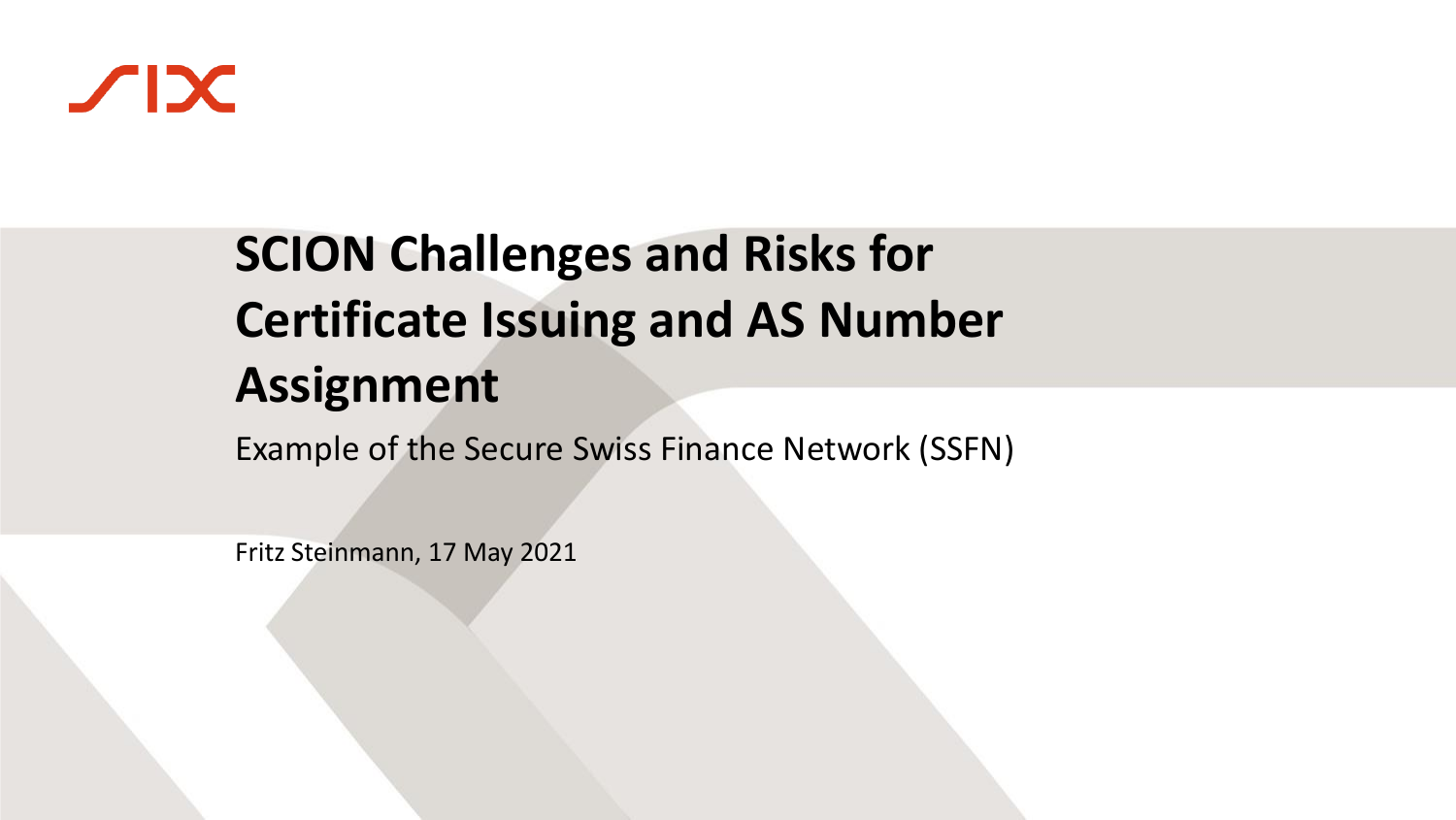#### What is SSFN?

- The Secure Swiss Finance Network (SSFN) will become the network to interconnect Swiss financial infrastructure participants (Banks, other financial institutions, financial services companies)
- It forms a SCION isolation domain and is therefore the first industry ISD
- It is tightly governed by a set of parties who define its rules and regulations
- As governed SCION ISD it requires control over numbering and certificate issuing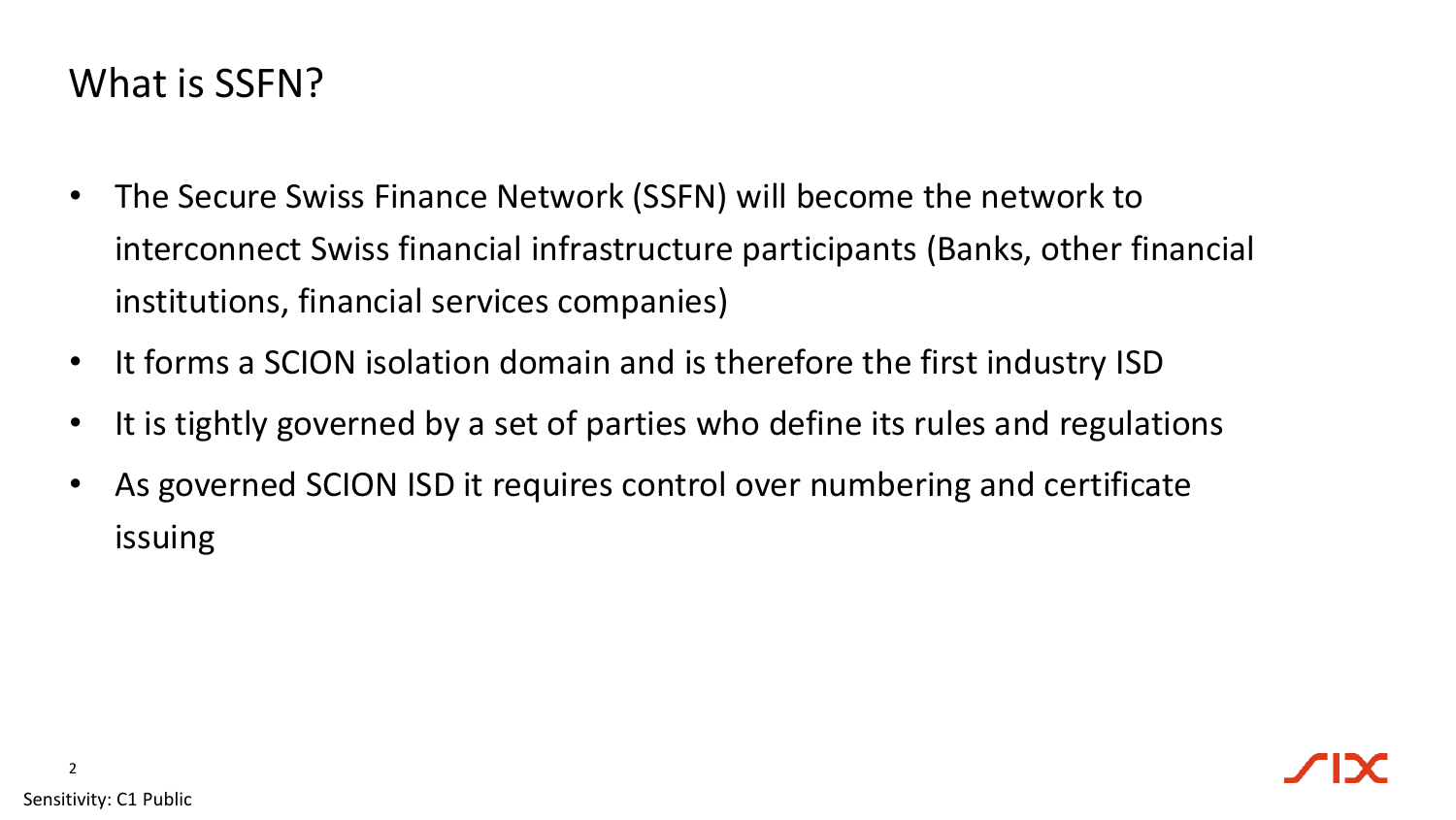#### Numbering

- ISD numbering for SSFN was not difficult we went over to Anapaya and asked for a number, and there it was!
- AS numbering is more difficult. The current standard says:

| 1 - 4294967295<br>$({\sim \theta : \theta : \theta / 16})$ | $~-4.3$<br>bil | 32-bit BGP AS numbers [2], formatted as decimal. If a BGP AS deploys SCION, it has the same<br>AS number for both BGP and SCION.                                                |
|------------------------------------------------------------|----------------|---------------------------------------------------------------------------------------------------------------------------------------------------------------------------------|
| 1:0:0                                                      |                | Reserved.                                                                                                                                                                       |
| 2:0:0/16                                                   | $~-4.3$<br>bil | Public SCION-only ASes (i.e. ASes that are created for SCION, and aren't existing BGP ASes).<br>They should be allocated in ascending order, without gaps and "vanity" numbers. |

- Some of the participants already have BGP ASes, so no issue there
- For those who are above 2:0:0/16 a numbering authority and a process to maintain the numbering lifecycle needs to be established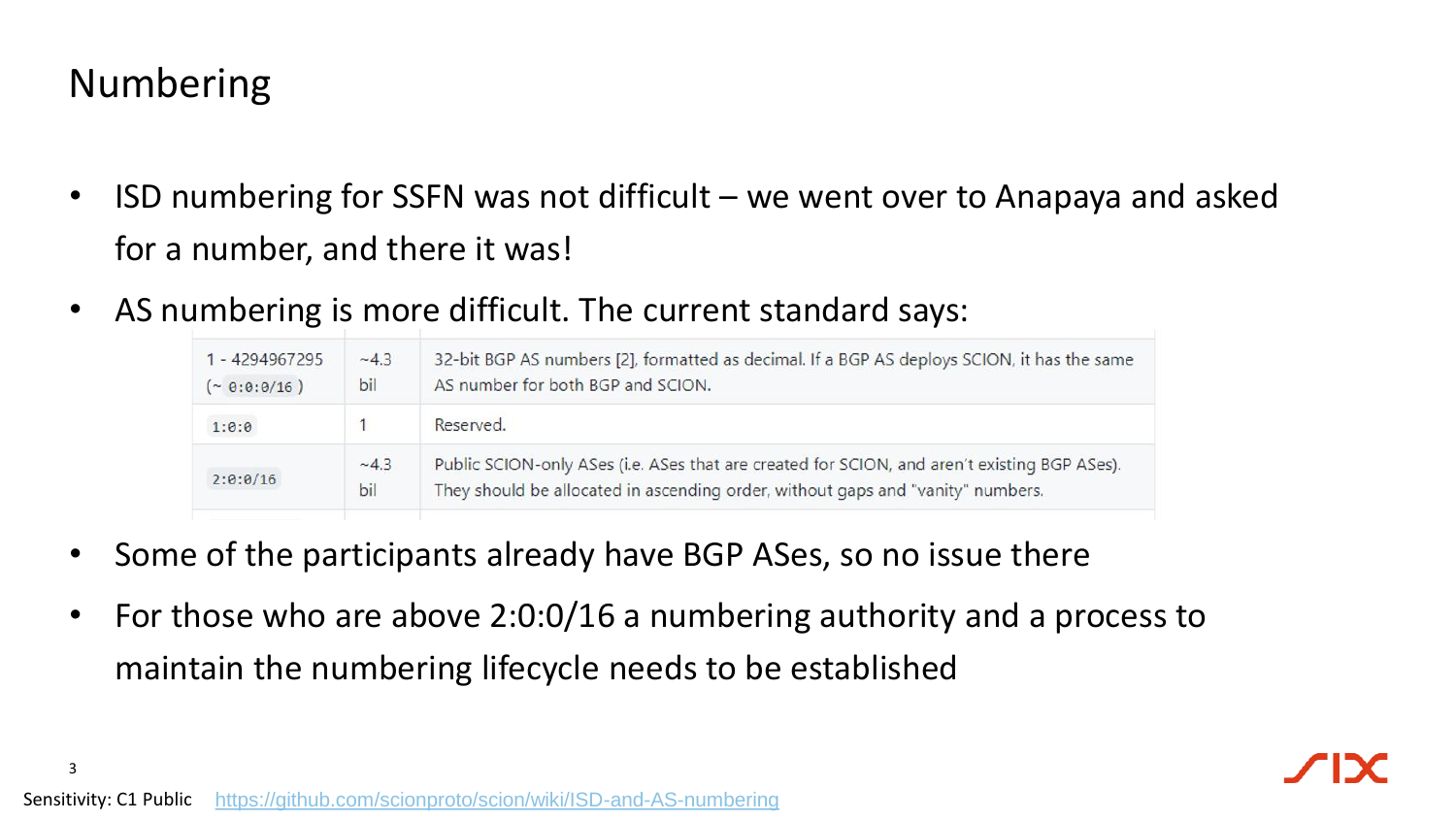### Certificate Issuing – Key Questions and Risks

- Public or private trust
	- − Not to be compared with TLS certificates
	- − For a industry vertical ISD trust is established within the community, a CA therefore only needs to be trusted within this scope
- Liability
	- − Since only routing and forwarding is cryptographically secured, identity is only certified on network and path level
	- − There have been community requests to reuse SSFN certificates for other purposes, which we have strictly pushed back

4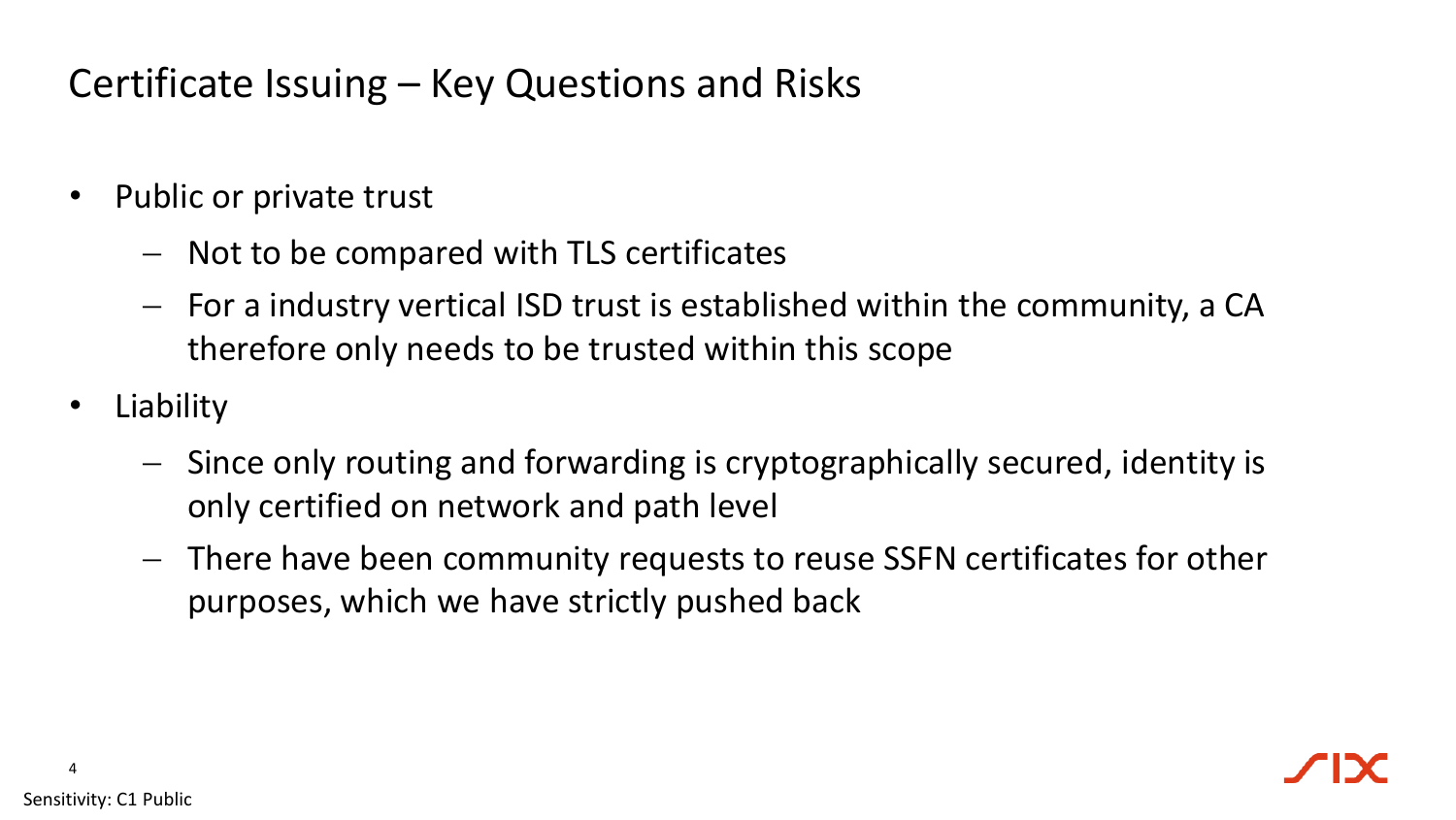### Certificate Issuing – Key Questions and Risks

- CA Availability
	- − As SCION certificates are short-lived (3 days for a typical AS certificate) CAs need to be designed for high availability
	- − Failure to renew certificates in time can lead to complete participant network isolation!
	- − Compensating measures for extended CA unavailability need to be in place from day one

5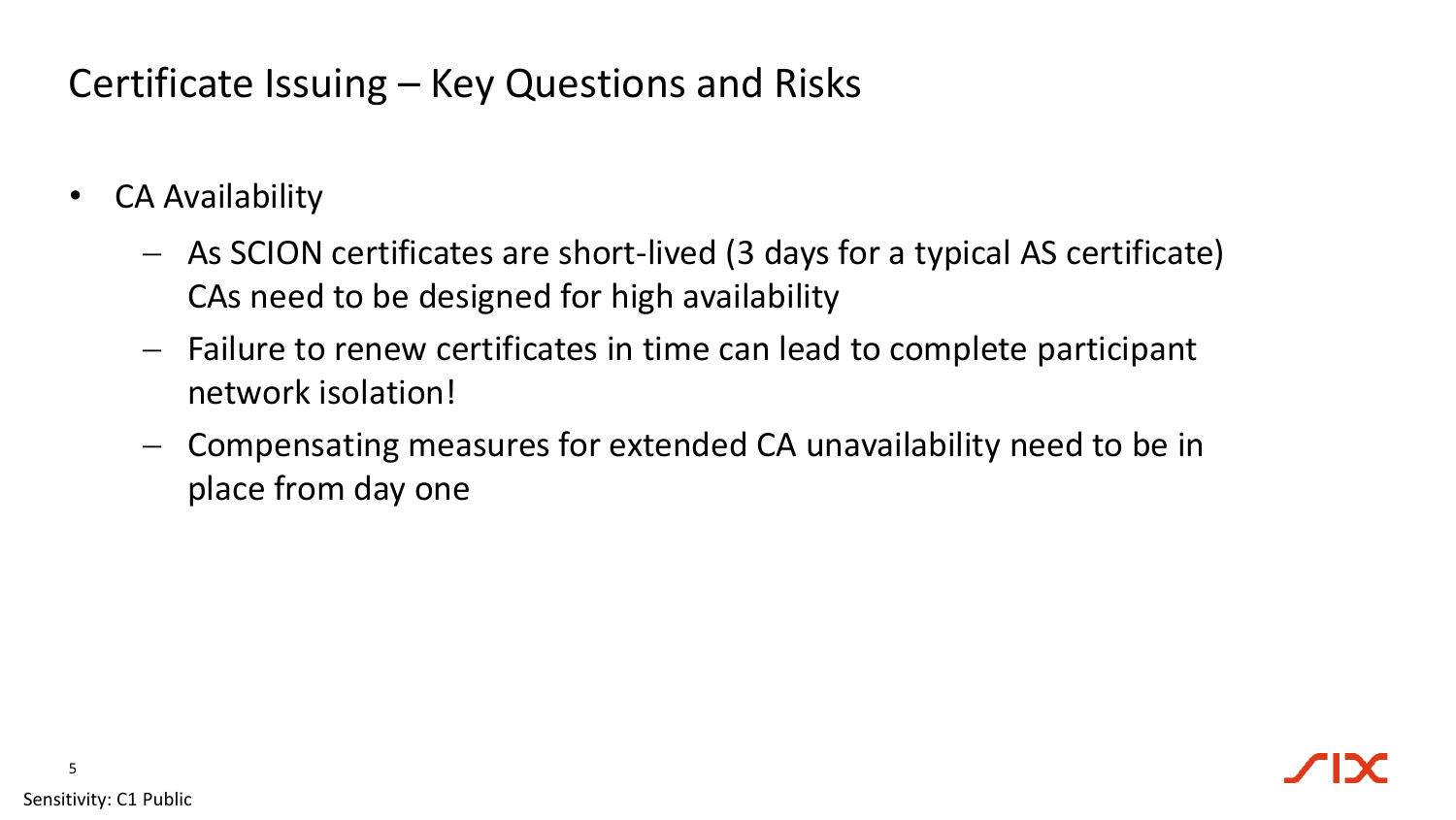

## **Driving the Transformation for Financial Markets**